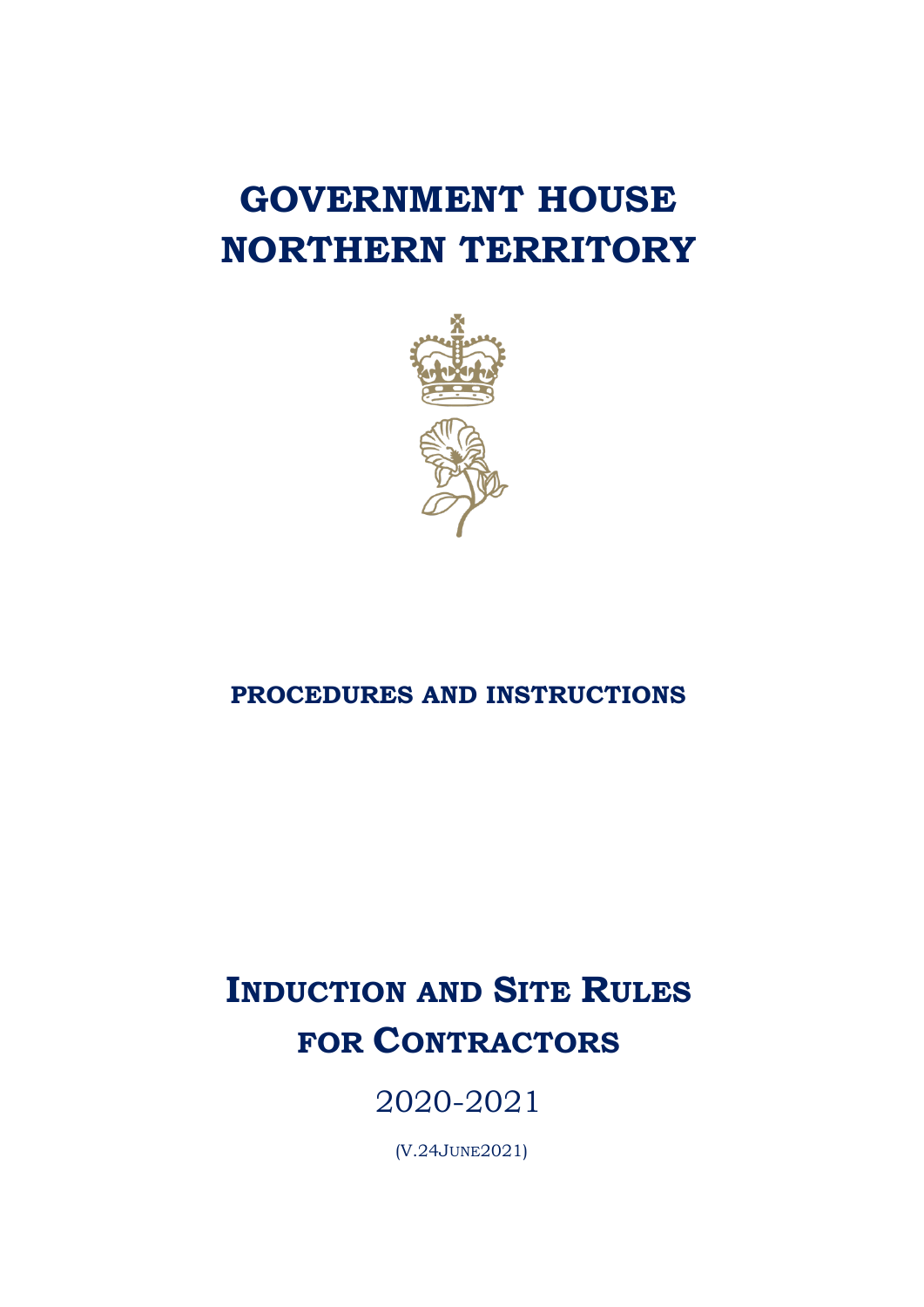Government House Estate comprising Government House and the Administrator's Offices, is committed to ensuring a safe workplace as far as is reasonably practicable.

In order to ensure that Contractors are provided with sufficient information regarding Government House Estate to be able to complete their tasks safely and in line with the *Heritage Act* and *Burra Charter*, all Contractors are to review and acknowledge the information contained in this document.

#### **GOVERNMENT HOUSE ESTATE WORKPLACE RULES**

- It is the responsibility of all persons entering Government House Estate to obey instruction issued by Government House Estate regarding specific site safety. It is expected that people within Government House Estate comply with any heritage requirements, site rules, safety management procedures and safe work practices as instructed.
- All Contractors must disclose if any person (staff member or subcontractor) appointed to work within Government House Estate has a criminal conviction. A decision whether it is appropriate for that individual to work onsite will be made at the discretion of the Government House Official Secretary to the Administrator.
- All Contractors must provide a current national police check prior to undertaking any work within the Government House Estate. For online applications visit www.crimecheckaustralia.com.au.
- All Contractors are to adhere to the *[Code of Conduct](file:///C:/Users/lskye/AppData/Local/Microsoft/Windows/INetCache/Content.Outlook/ECP65UGV/Contractor-Code%20of%20Conduct.docx)* whilst working within Government House Estate.
- A Government House Estate staff member will be appointed as the primary point of contact for Contractors and act as the Government House Estate Representative for that Contractor. The Contractor will be provided with contact information for that Representative.
- All communication must be with the appointed Government House Estate Representative only.
- Contractors are to 'sign in' on arrival and 'sign out' on exiting the premises when attending Government House Estate. Registers are located outside the Maintenance Officer's Office at Government House, 29 The Esplanade Darwin and at Reception at the Administrator's Offices, 14 The Esplanade Darwin.
- Contractors are to remain at the designated work area and refrain from wondering throughout the complex without a staff member escorting them.
- Contractors are to make no comment to public or media. All enquiries are to be redirected to Department of Chief Minister & Cabinet (DCMC).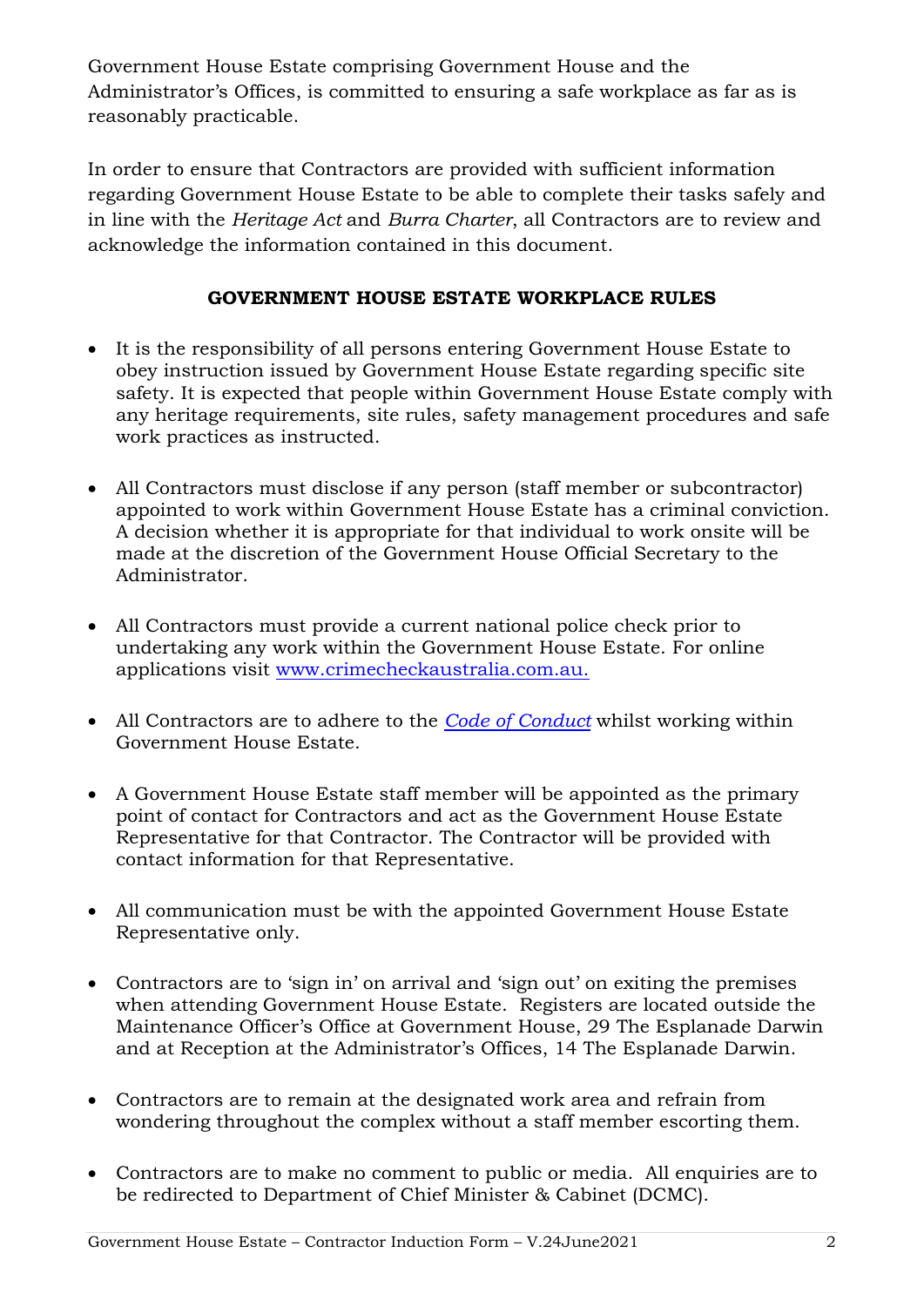- Contractors should attempt at all times to minimise inconvenience to Government House Estate occupants and members of the public.
- Contractors who are exposed to confidential or sensitive information may not disclose such information to any third party.

By signing page 8 of this document, you agree and acknowledge that you will:

- a. not use any confidential information other than for the purposes of delivering the contracted service;
- b. not disclose any confidential information other than to those personnel to whom it is necessary for the purpose of delivering the contracted services; and
- c. not reproduce any confidential information in any medium or format except where required for the purpose of delivering contracted services.
- Failure to comply with the obligations under this section may result in legal action. Where any issues of safety arise the Contractor is to consult their Government House Estate Representative to allow the matter to be resolved.
- All injuries, accidents or incidents / near misses are to be reported to the Government House Estate Representative. An injury report form must also be completed.
- If anyone witnesses an unsafe act, that person is obliged to cease the activity to prevent harm or damage, and report it to the Government House Estate Representative.
- Areas of work are to be kept reasonably clean and maintained free of hazards. No material and/or equipment shall be left unattended within Government House Estate where it may look unsightly or present a hazard to occupants and/or visitors.
- Contractors must remove all debris associated with their work within Government House Estate at the end of each day.
- Appropriate language and conduct maintained onsite at all times. No music is to be played onsite, to avoid any disruption to the delivery of the Administrator's program.
- Smoking is not permitted on the grounds of Government House Estate and the smoke-free policy must be adhered to at all times.
- A copy of the Asbestos Register is available outside the Maintenance Officer's Office and at Reception next to the Contractors 'Sign In/Out' Register.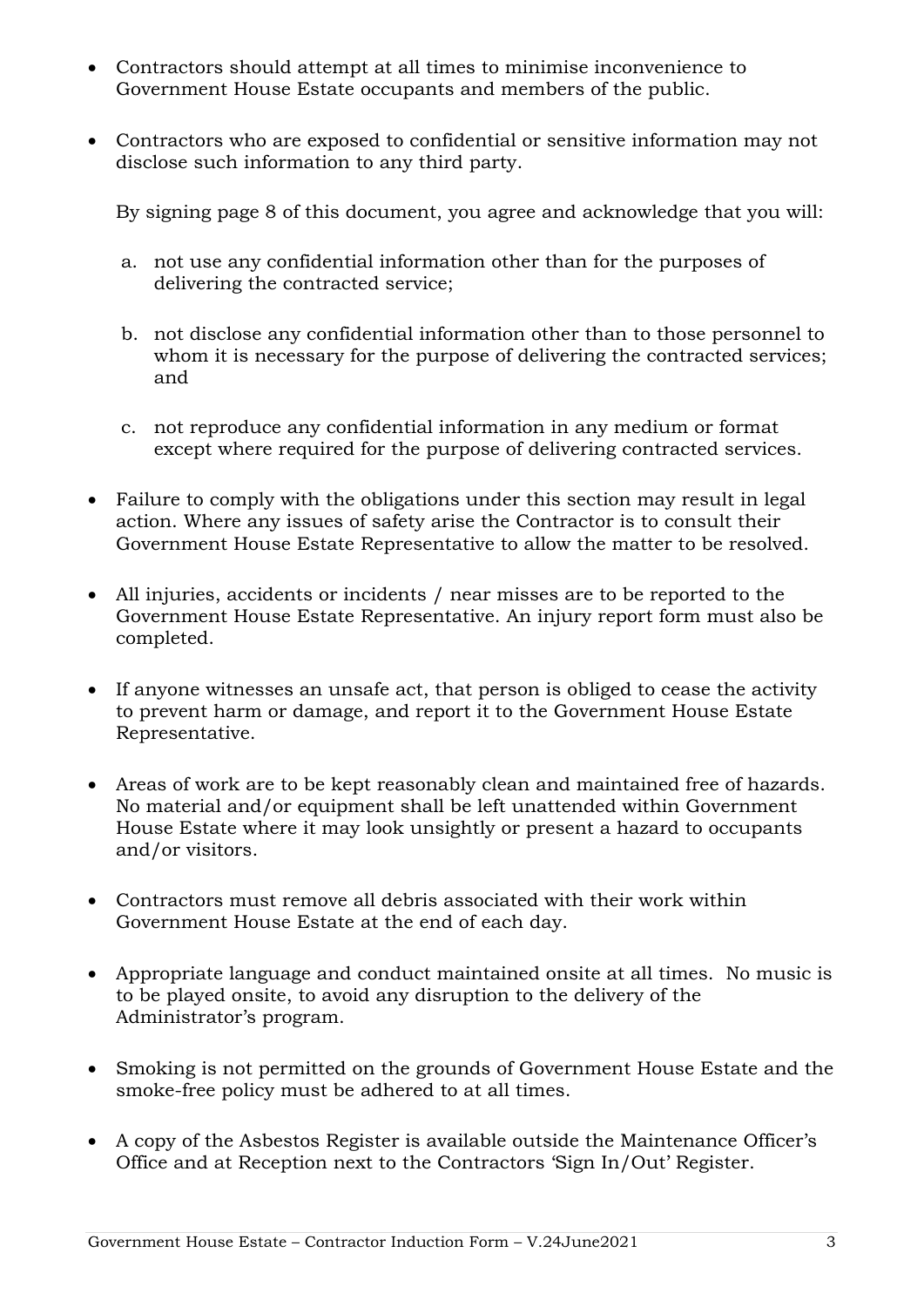- Locations of amenities, first aid kits, emergency equipment, emergency evacuation routes and assembly points will be provided to Contractors by the Government House Estate Representative prior to commencing work.
- The identity of the workplace *[First Aid Officer and Emergency Response](file:///C:/Users/lskye/AppData/Local/Microsoft/Windows/INetCache/Content.Outlook/ECP65UGV/Annexure%20E%20FIRST%20AID%20AND%20FIRE%20WARDEN.docx)  [Warden](file:///C:/Users/lskye/AppData/Local/Microsoft/Windows/INetCache/Content.Outlook/ECP65UGV/Annexure%20E%20FIRST%20AID%20AND%20FIRE%20WARDEN.docx)* will be provided to Contractors by the Government House Estate Representative.
- In the event of an emergency evacuation within Government House Estate, Contractors are to follow Government House Estate staff directions.
- Emergency Evacuation Assembly Points:
	- o At Government House, the assembly point is on the Top Lawn inside the front fence.
	- o For the Administrator's Offices, the assembly point is across the road at Survivor's Lookout opposite Office 2.
	- o In the event of a large function in progress at Government House, or a Port Emergency Evacuation and the warning signal is activated, the assembly point is the Forecourt of Parliament House.
- Parking is not permitted onsite at Government House, unless access to tools is required. On entering the gates to Government House, Contractors are to drive left and down the hill to park on the concrete driveway near the loading bay. On-street parking via Darwin City Council is available opposite the Administrator's Offices for a fee.
- All workers on site prior to commencement of '*High Risk Work*' (as defined by the Guidance located on pages 6-7) are to prepare a *Safe Work Method Statement* (SWMS) and submit this to the Government House Estate Representative.
- Any hazardous substances brought on site or used by the Contractor are to be accompanied by a Safety Data Sheet and controls noted in the SWMS.
- Contractors are to ensure Personal Protective Equipment (PPE) appropriate to their work is worn and noted in their SWMS.
- All items of electrical equipment are to have current Test and Tag inspections, and to be used in conjunction with earth leakage circuit breaker or Residual Current Device (RCD).
- All ladders, elevated work platforms (EWP) or similar are to be of an industrial standard and used in accordance with operators' manual / instructions and noted in the SWMS.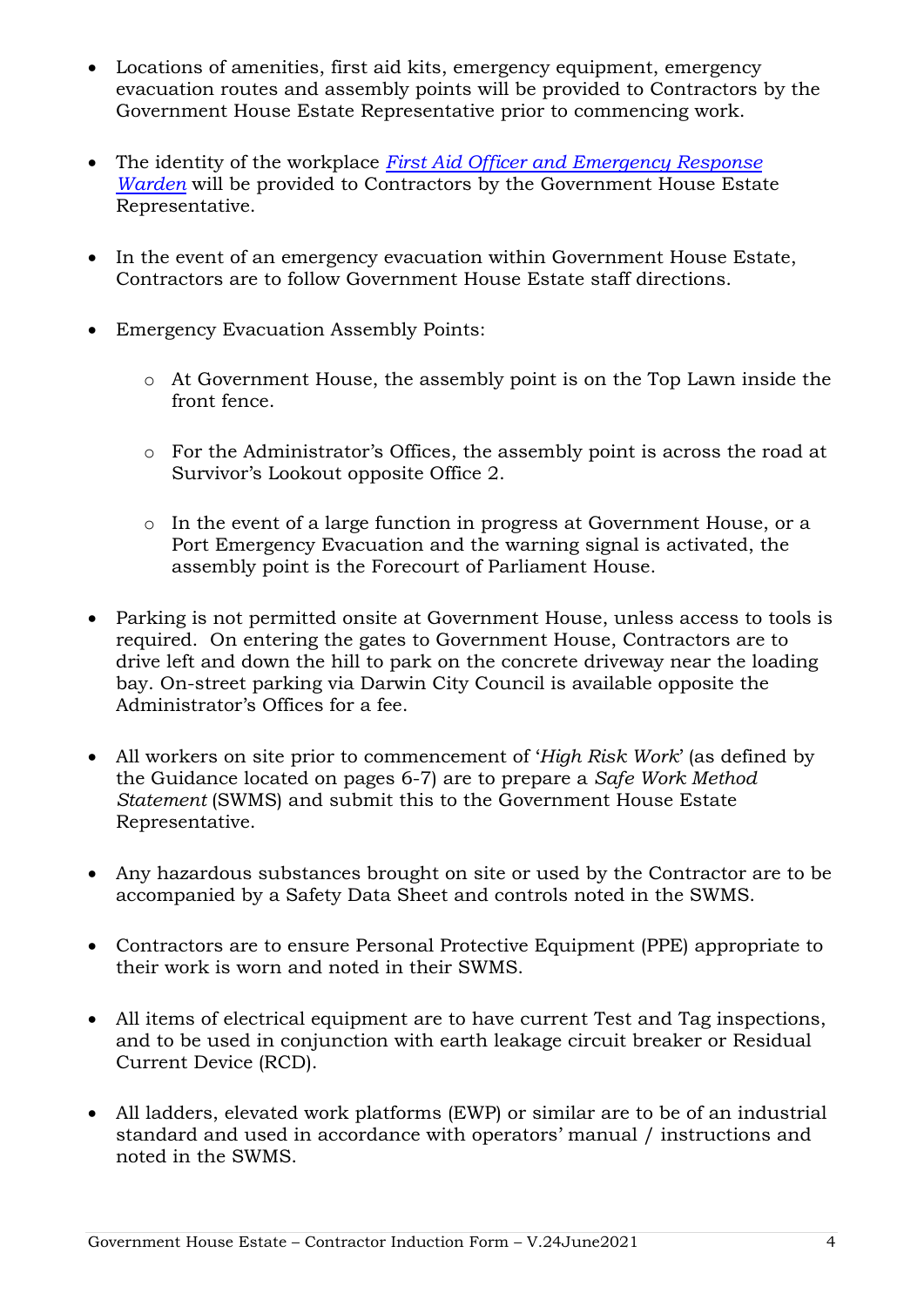- Manual handling over 20kg is strongly discouraged and where possible such manual handling tasks are to be completed in a two person lift, or by using a mechanical lifting device (trolley or similar).
- Update briefings with the Government House Estate Representative are to be completed prior to the commencement of each work day where new or changed circumstances or safety issues arise.

Where the Contractor is on a period contract, or frequently required to access Government House Estate outside of normal working hours, alternate arrangements for briefings can be discussed and formalised with the Government House Estate Representative.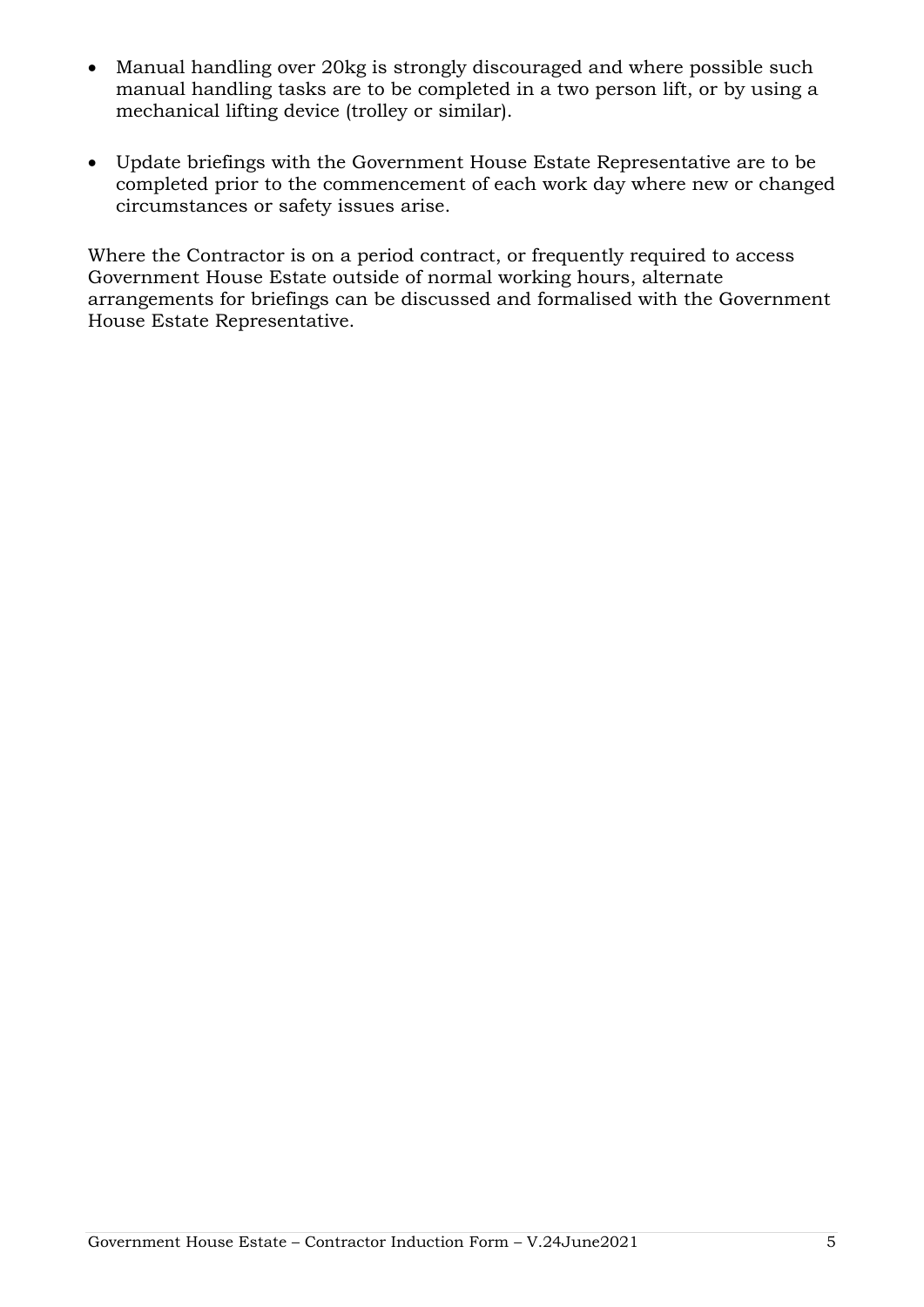#### **Important Numbers**

| Ambulance                                 | Dial 000                                                             | wait for operator prompts |
|-------------------------------------------|----------------------------------------------------------------------|---------------------------|
| Fire Response                             | Dial 000                                                             | wait for operator prompts |
| Police                                    | Dial 000                                                             | wait for operator prompts |
| Government House<br>Estate Representative | Dial 0401 115 547<br>(Maintenance Officer) or<br>Reception 8999 7103 |                           |

Although not all are relevant to Government House Estate, high risk construction work is defined by the *Northern Territory Workplace Health and Safety Act & Regulations 2011* as construction work which:

- involves a risk of a person falling more than 2m; or
- is carried out on a telecommunication tower; or
- involves demolition of an element of a structure that is load-bearing or otherwise related to the physical integrity of the structure; or
- involves, or is likely to involve, the disturbance of asbestos; or
- involves structural alterations or repairs that require temporary support to prevent collapse; or is carried out in or near a confined space; or
- is carried out in or near:
- a shaft or trench with an excavated depth greater than 1.5m; or
- a tunnel; or
- involves the use of explosives; or
- is carried out on or near pressurised gas distribution mains or piping; or
- is carried out on or near chemical, fuel or refrigerant lines; or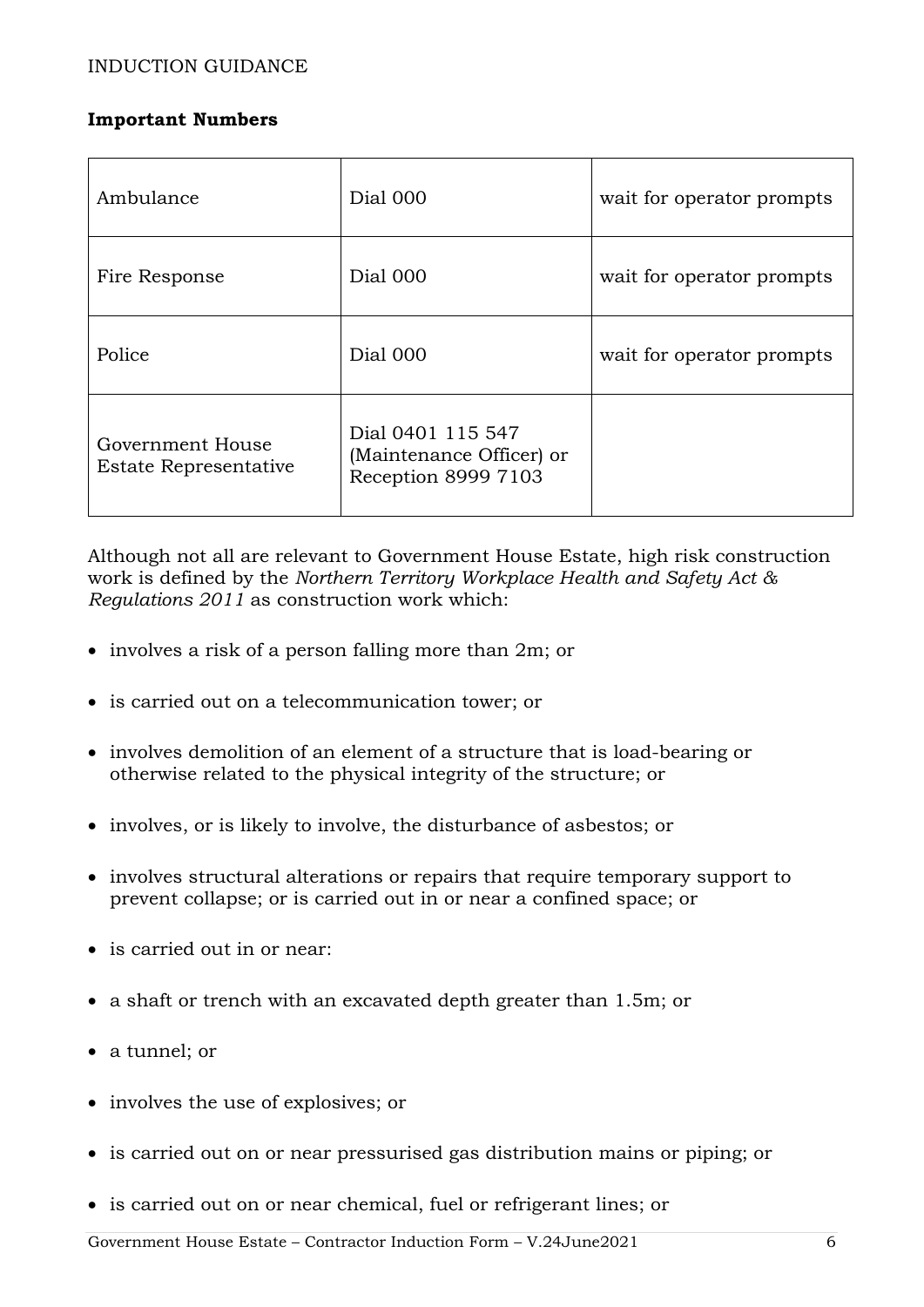- is carried out on or near energised electrical installations or services; or
- is carried out in an area that may have a contaminated or flammable atmosphere; or
- involves tilt-up or precast concrete; or
- is carried out on, in or adjacent to a road, railway, shipping lane or other traffic corridor that is in use by traffic other than pedestrians; or
- is carried out in an area at a workplace in which there is any movement of powered mobile plant; or
- is carried out in an area in which there are artificial extremes of temperature; or
- is carried out in or near water or other liquid that involves a risk of drowning; or
- involves diving work.

Any tasks involving the above are to be assessed and documented prior to commencing work using a Safe Work Method Statement (SWMS)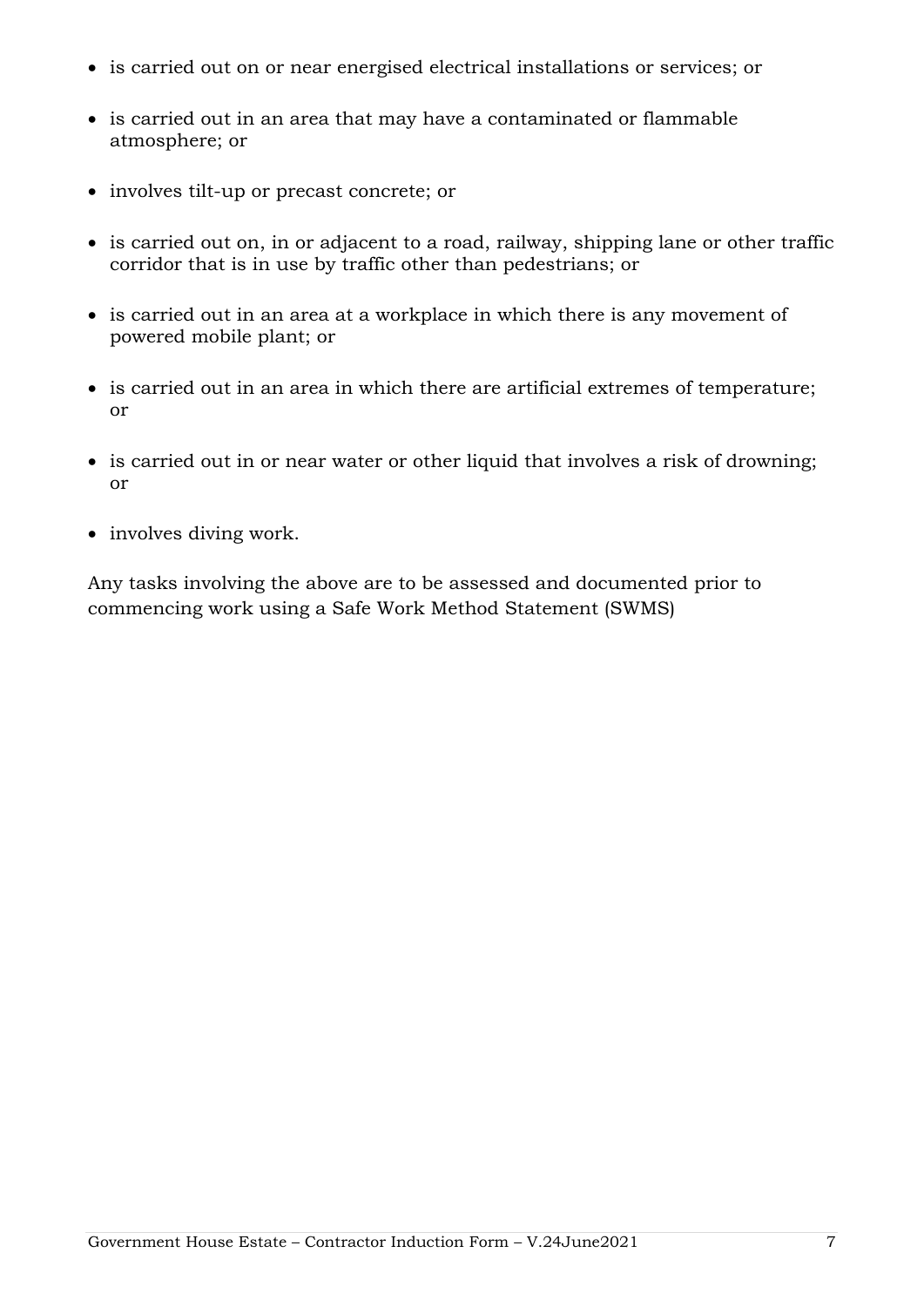#### **INDUCTION DECLARATION**

Deliberate failure to comply with safety requirements will result in the following by the Government House Estate Representative to remedy non-conformance.

If no resolution can be reached through consultation then further action may be taken by Government House Estate including removal of the contractor from the site.

I understand and agree to comply with all items listed on the Government House Estate induction form at all times whilst working there.

The following form MUST be completed and returned at least two business days prior to commencing work within Government House Estate.

| Surname                        |  | Given name                                 |  |  |
|--------------------------------|--|--------------------------------------------|--|--|
| Company<br>Name and<br>Address |  | Company<br>Contact<br>Person and<br>Number |  |  |
| Project name                   |  |                                            |  |  |
|                                |  |                                            |  |  |
| Signature:                     |  |                                            |  |  |

#### **COMPLIANCE**

I have read and understand the Government House Estate Induction and Site Rules and agree to comply with these at all times when working within Government House Estate.

This signed page of the induction form is to be returned to be scanned and entered into TRM.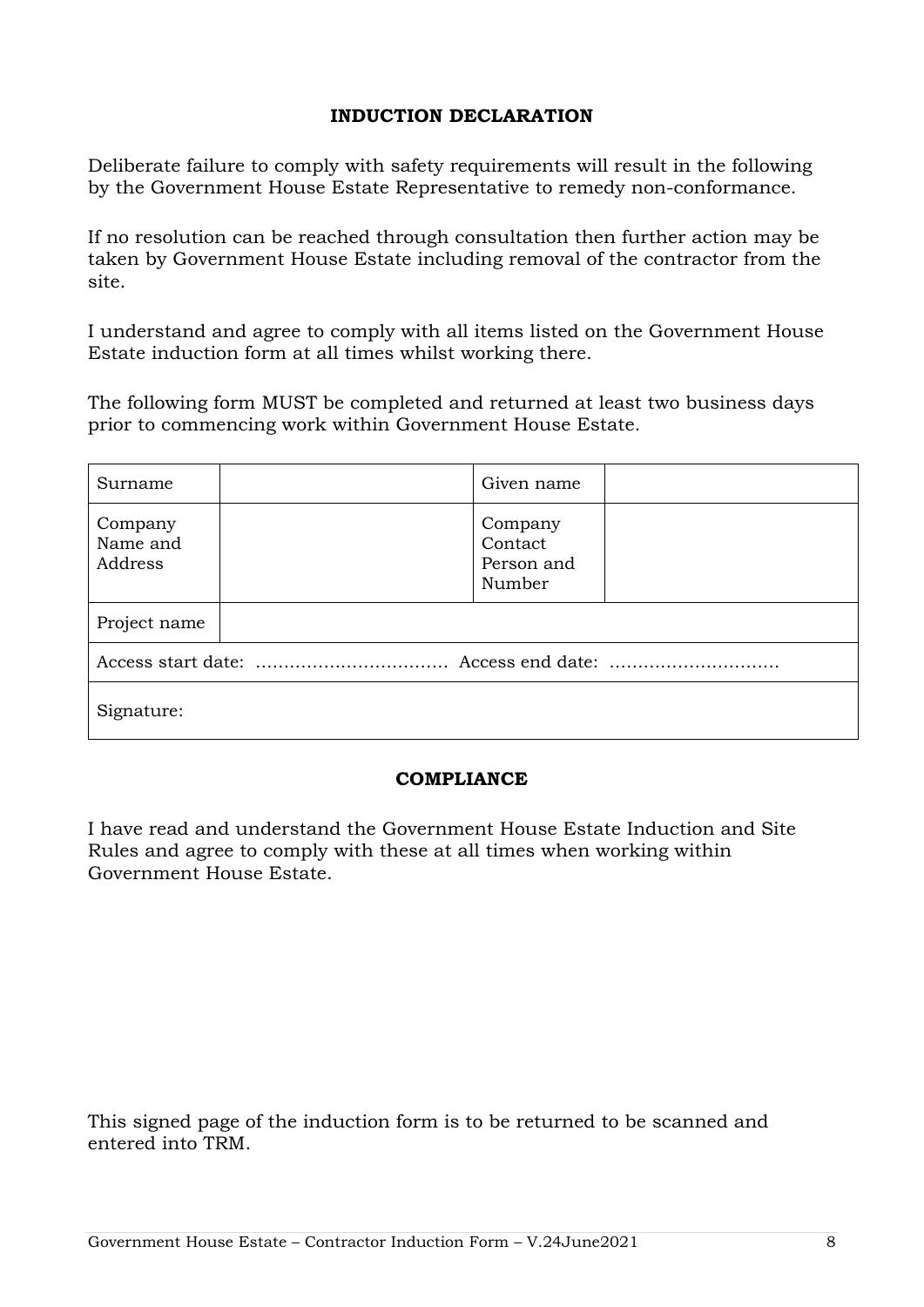#### **Emergency Assembly Points**

Government House:



#### Administrator's Offices:



Darwin Port Emergency Evacuation (Air Raid Siren):